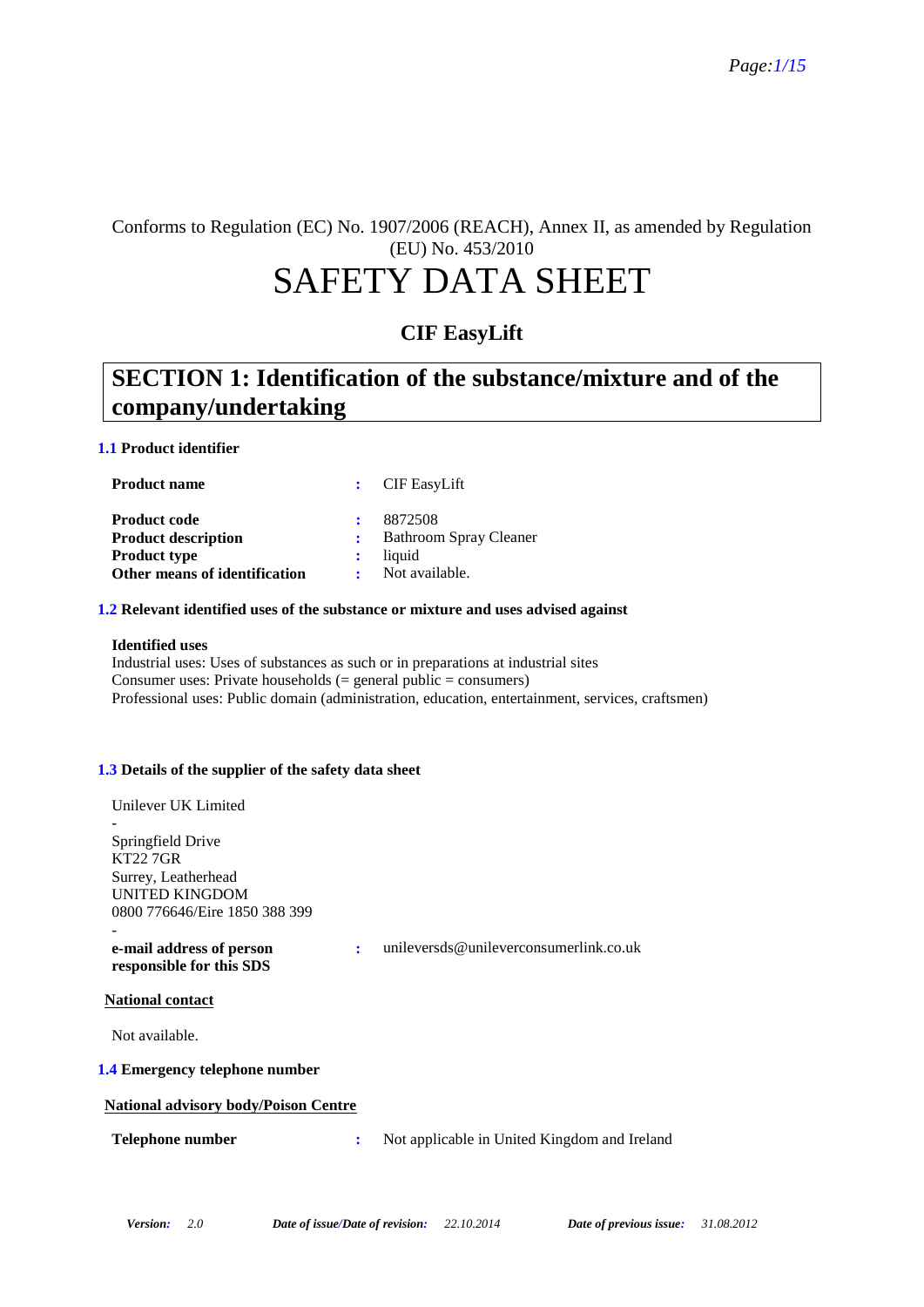### **Supplier**

| Telephone number               | 0800 776646/Eire 1850 388 399 |
|--------------------------------|-------------------------------|
| <b>Hours of operation</b>      |                               |
| <b>Information limitations</b> | Not available.                |

## **SECTION 2: Hazards identification**

### **2.1 Classification of the substance or mixture**

**Product definition :** Mixture

### **Classification according to Regulation (EC) No. 1272/2008 [CLP/GHS]**

Not classified.

| The product is not classified as hazardous according to Regulation (EC) 1272/2008 as amended. |  |                                                                                  |  |  |
|-----------------------------------------------------------------------------------------------|--|----------------------------------------------------------------------------------|--|--|
| Ingredients of unknown toxicity                                                               |  | <b>EXECUTE:</b> Percentage of the mixture consisting of ingredient(s) of unknown |  |  |
|                                                                                               |  | toxicity: $0\%$                                                                  |  |  |
| Ingredients of unknown                                                                        |  | Percentage of the mixture consisting of ingredient(s) of unknown                 |  |  |
| ecotoxicity                                                                                   |  | hazards to the aquatic environment: 0 %                                          |  |  |

### **Classification according to Directive 1999/45/EC [DPD]**

The product is not classified as dangerous according to Directive 1999/45/EC and its amendments.

| <b>Classification</b>                                                             | : Not classified. |  |
|-----------------------------------------------------------------------------------|-------------------|--|
| See Section 16 for the full text of the R phrases or H statements declared above. |                   |  |
| See Section 11 for more detailed information on health effects and symptoms.      |                   |  |

### **2.2 Label elements**

| Signal word              | Not applicable.                                   |
|--------------------------|---------------------------------------------------|
| <b>Hazard statements</b> | No known significant effects or critical hazards. |

### **Precautionary statements**

| <b>General</b>                                                    | ÷              | AISE 1: Keep away from children                                                                                     |
|-------------------------------------------------------------------|----------------|---------------------------------------------------------------------------------------------------------------------|
| <b>Prevention</b>                                                 | ÷              | U-01 Avoid breathing spray<br>AISE 2: Keep away from eyes. If product gets into eyes rinse<br>thoroughly with water |
| <b>Response</b>                                                   | $\mathbf{L}$   | - Not applicable.                                                                                                   |
| <b>Storage</b>                                                    |                | - Not applicable.                                                                                                   |
| <b>Disposal</b>                                                   | ÷              | Not applicable.                                                                                                     |
| <b>Risk phrases</b>                                               | $\mathbf{L}$   | - Not applicable                                                                                                    |
| <b>Hazardous ingredients</b>                                      |                | $\therefore$ C9-11 Pareth-8                                                                                         |
| <b>Supplemental label elements</b>                                | $\ddot{\cdot}$ | Not applicable.                                                                                                     |
| Annex XVII - Restrictions on the :<br>manufacture, placing on the |                | Not applicable.                                                                                                     |
| Version:<br>2.0<br>Date of issue/Date of revision:                |                | 22.10.2014<br>31.08.2012<br>Date of previous issue:                                                                 |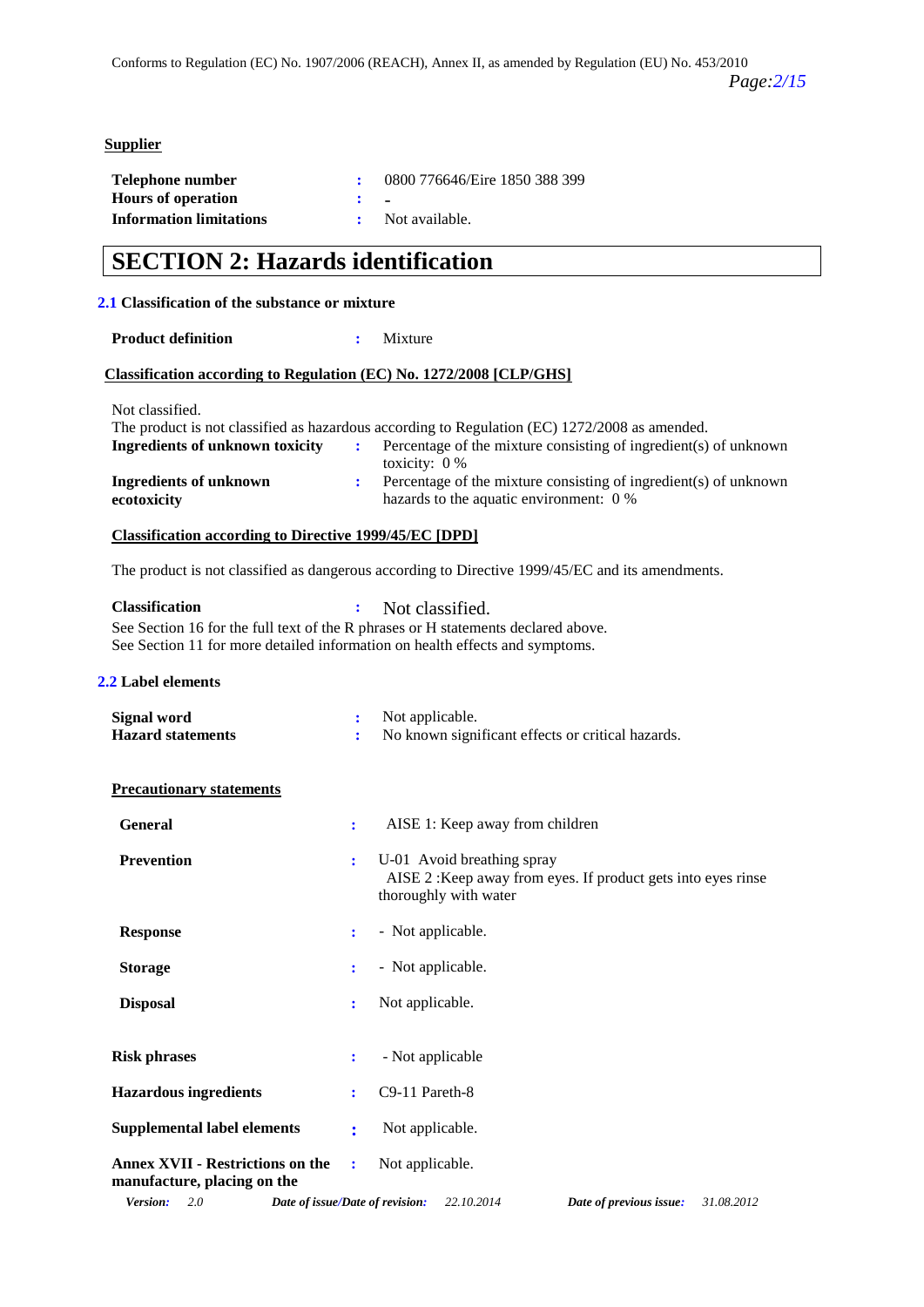| market and use of certain<br>dangerous substances, mixtures<br>and articles                              |   |                 |
|----------------------------------------------------------------------------------------------------------|---|-----------------|
| Special packaging requirements                                                                           |   |                 |
| <b>Containers to be fitted with</b>                                                                      | ÷ | Not applicable. |
| child-resistant fastenings<br>Tactile warning of danger                                                  | ÷ | Not applicable. |
| 2.3 Other hazards                                                                                        |   |                 |
| Substance meets the criteria for<br><b>PBT</b> according to Regulation<br>(EC) No. 1907/2006, Annex XIII | ÷ | Not applicable. |
| Substance meets the criteria for<br>vPvB according to Regulation<br>(EC) No. 1907/2006, Annex XIII       | ÷ | Not applicable. |
| Other hazards which do not<br>result in classification                                                   |   | None known.     |

## **SECTION 3: Composition/information on ingredients**

**Substance/mixture :** Mixture

| <b>Product/ingredient name</b> | <b>Identifiers</b>                     | $\frac{6}{6}$     | 67/548/EEC         | <b>Classification</b><br><b>Regulation (EC) No.</b><br>1272/2008 [CLP] | <b>Type</b> |
|--------------------------------|----------------------------------------|-------------------|--------------------|------------------------------------------------------------------------|-------------|
| C9-11 Pareth-8                 | EC:<br>$CAS: 68439-46-$<br>3<br>Index: | $>=$ 3 -<br>$<$ 5 | Xi; R41<br>Xn; R22 | Eye Dam./Irrit. 1, H318<br>Acute Tox. 4, H302                          | $[1]$       |

Type

[1] Substance classified with a health or environmental hazard

[2] Substance with a workplace exposure limit

[3] Substance meets the criteria for PBT according to Regulation (EC) No. 1907/2006, Annex XIII

[4] Substance meets the criteria for vPvB according to Regulation (EC) No. 1907/2006, Annex XIII

[5] Substance of equivalent concern

See Section 16 for the full text of the R phrases or H statements declared above.

There are no additional ingredients present which, within the current knowledge of the supplier and in the concentrations applicable, are classified as hazardous to health or the environment and hence require reporting in this section.

**Occupational exposure limits, if available, are listed in Section 8.**For confidentiality reasons, the levels of components listed in Section 3 are given in percentage bands. The bandings do not reflect potential variation in composition of this formulation, but are used simply to mask the exact component levels, which we consider to be proprietary information. The classification given in Section 2 and 15 reflects the exact composition of this mixture.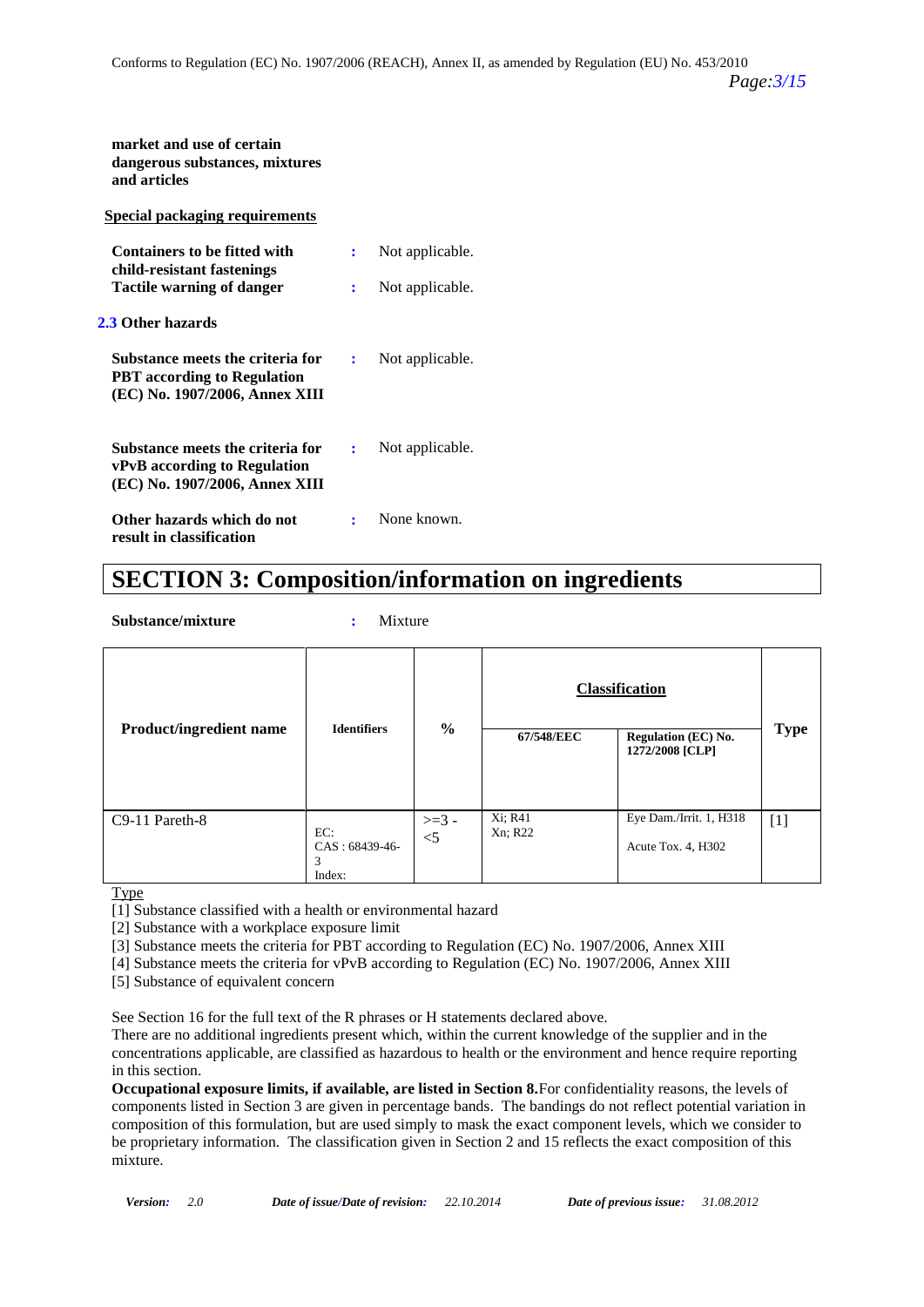\* exempted according to REACH Art. 2(7) and Annex V; Each starting material of the ionic mixture is registered, if required

## **SECTION 4: First aid measures**

### **4.1 Description of first aid measures**

| Eye contact                       |                | Get medical attention immediately. Call a poison center or physician.<br>Immediately flush eyes with plenty of water, occasionally lifting the<br>upper and lower eyelids. Check for and remove any contact lenses.<br>Continue to rinse for at least 10 minutes. Chemical burns must be<br>treated promptly by a physician.                                                                                                                                                                                                                                                                                                                                                                                                                                                                                                                                                               |
|-----------------------------------|----------------|--------------------------------------------------------------------------------------------------------------------------------------------------------------------------------------------------------------------------------------------------------------------------------------------------------------------------------------------------------------------------------------------------------------------------------------------------------------------------------------------------------------------------------------------------------------------------------------------------------------------------------------------------------------------------------------------------------------------------------------------------------------------------------------------------------------------------------------------------------------------------------------------|
| <b>Inhalation</b>                 | $\ddot{\cdot}$ | Get medical attention immediately. Call a poison center or physician.<br>Remove victim to fresh air and keep at rest in a position comfortable<br>for breathing. If it is suspected that fumes are still present, the rescuer<br>should wear an appropriate mask or self-contained breathing<br>apparatus. If not breathing, if breathing is irregular or if respiratory<br>arrest occurs, provide artificial respiration or oxygen by trained<br>personnel. It may be dangerous to the person providing aid to give<br>mouth-to-mouth resuscitation. If unconscious, place in recovery<br>position and get medical attention immediately. Maintain an open<br>airway. Loosen tight clothing such as a collar, tie, belt or waistband.                                                                                                                                                     |
| Skin contact                      | $\ddot{\cdot}$ | Get medical attention immediately. Call a poison center or physician.<br>Flush contaminated skin with plenty of water. Remove contaminated<br>clothing and shoes. Wash contaminated clothing thoroughly with<br>water before removing it, or wear gloves. Continue to rinse for at<br>least 10 minutes. Chemical burns must be treated promptly by a<br>physician. Wash clothing before reuse. Clean shoes thoroughly<br>before reuse.                                                                                                                                                                                                                                                                                                                                                                                                                                                     |
| <b>Ingestion</b>                  | $\ddot{\cdot}$ | Get medical attention immediately. Call a poison center or physician.<br>Wash out mouth with water. Remove dentures if any. Remove victim<br>to fresh air and keep at rest in a position comfortable for breathing. If<br>material has been swallowed and the exposed person is conscious,<br>give small quantities of water to drink. Stop if the exposed person<br>feels sick as vomiting may be dangerous. Do not induce vomiting<br>unless directed to do so by medical personnel. If vomiting occurs, the<br>head should be kept low so that vomit does not enter the lungs.<br>Chemical burns must be treated promptly by a physician. Never give<br>anything by mouth to an unconscious person. If unconscious, place in<br>recovery position and get medical attention immediately. Maintain an<br>open airway. Loosen tight clothing such as a collar, tie, belt or<br>waistband. |
| <b>Protection of first-aiders</b> | $\ddot{\cdot}$ | No action shall be taken involving any personal risk or without<br>suitable training. If it is suspected that fumes are still present, the<br>rescuer should wear an appropriate mask or self-contained breathing<br>apparatus. It may be dangerous to the person providing aid to give<br>mouth-to-mouth resuscitation. Wash contaminated clothing<br>thoroughly with water before removing it, or wear gloves.                                                                                                                                                                                                                                                                                                                                                                                                                                                                           |

### **4.2 Most important symptoms and effects, both acute and delayed**

### **Potential acute health effects**

| Eve contact         | No known significant effects or critical hazards. |
|---------------------|---------------------------------------------------|
| Inhalation          | No known significant effects or critical hazards. |
| <b>Skin contact</b> | No known significant effects or critical hazards. |
| Ingestion           | No known significant effects or critical hazards. |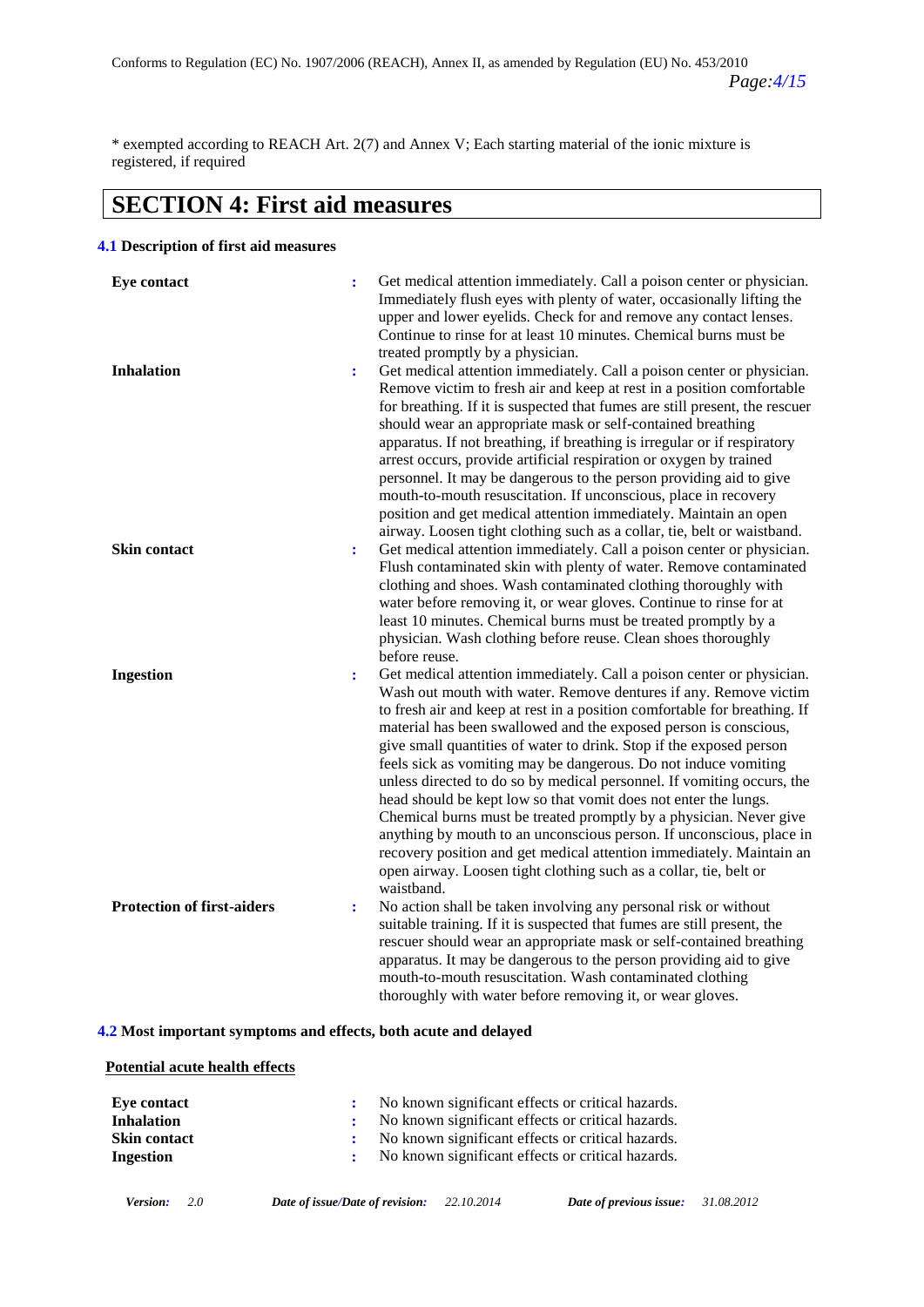| Eye contact         | ÷ | Adverse symptoms may include the following:<br>pain<br>watering<br>redness                           |
|---------------------|---|------------------------------------------------------------------------------------------------------|
| <b>Inhalation</b>   | ÷ | No specific data.                                                                                    |
| <b>Skin contact</b> | ÷ | Adverse symptoms may include the following:<br>pain or irritation<br>redness<br>blistering may occur |
| <b>Ingestion</b>    | ÷ | Adverse symptoms may include the following:<br>stomach pains                                         |

### **Over-exposure signs/symptoms**

### **4.3 Indication of any immediate medical attention and special treatment needed**

| Notes to physician         | Treat symptomatically. Contact poison treatment specialist                                 |
|----------------------------|--------------------------------------------------------------------------------------------|
| <b>Specific treatments</b> | immediately if large quantities have been ingested or inhaled.<br>: No specific treatment. |

## **SECTION 5: Firefighting measures**

### **5.1 Extinguishing media**

| Suitable extinguishing media<br>Unsuitable extinguishing media                                 | ÷<br>÷ | Use an extinguishing agent suitable for the surrounding fire.<br>None known.                                                                                                                                                                                                                                                                                            |
|------------------------------------------------------------------------------------------------|--------|-------------------------------------------------------------------------------------------------------------------------------------------------------------------------------------------------------------------------------------------------------------------------------------------------------------------------------------------------------------------------|
| 5.2 Special hazards arising from the substance or mixture                                      |        |                                                                                                                                                                                                                                                                                                                                                                         |
| Hazards from the substance or<br>mixture<br><b>Hazardous</b> thermal<br>decomposition products |        | In a fire or if heated, a pressure increase will occur and the container<br>may burst.<br>No specific data.                                                                                                                                                                                                                                                             |
| <b>5.3 Advice for firefighters</b>                                                             |        |                                                                                                                                                                                                                                                                                                                                                                         |
| Special protective actions for<br>fire-fighters                                                |        | Promptly isolate the scene by removing all persons from the vicinity<br>of the incident if there is a fire. No action shall be taken involving<br>any personal risk or without suitable training.                                                                                                                                                                       |
| Special protective equipment for<br>fire-fighters                                              | ÷      | Fire-fighters should wear appropriate protective equipment and self-<br>contained breathing apparatus (SCBA) with a full face-piece<br>operated in positive pressure mode. Clothing for fire-fighters<br>(including helmets, protective boots and gloves) conforming to<br>European standard EN 469 will provide a basic level of protection for<br>chemical incidents. |
| <b>Additional information</b>                                                                  |        | Not available.                                                                                                                                                                                                                                                                                                                                                          |
| $CDOMIMI \neq \bot$<br>$\bullet$ $\blacksquare$                                                |        | .                                                                                                                                                                                                                                                                                                                                                                       |

### **SECTION 6: Accidental release measures**

### **6.1 Personal precautions, protective equipment and emergency procedures**

| For non-emergency personnel |                                                   | No action shall be taken involving any personal risk or without<br>suitable training. Evacuate surrounding areas. Keep unnecessary and |  |
|-----------------------------|---------------------------------------------------|----------------------------------------------------------------------------------------------------------------------------------------|--|
| 2.0<br><b>Version:</b>      | <b>Date of issue/Date of revision:</b> 22.10.2014 | Date of previous issue: $31.08.2012$                                                                                                   |  |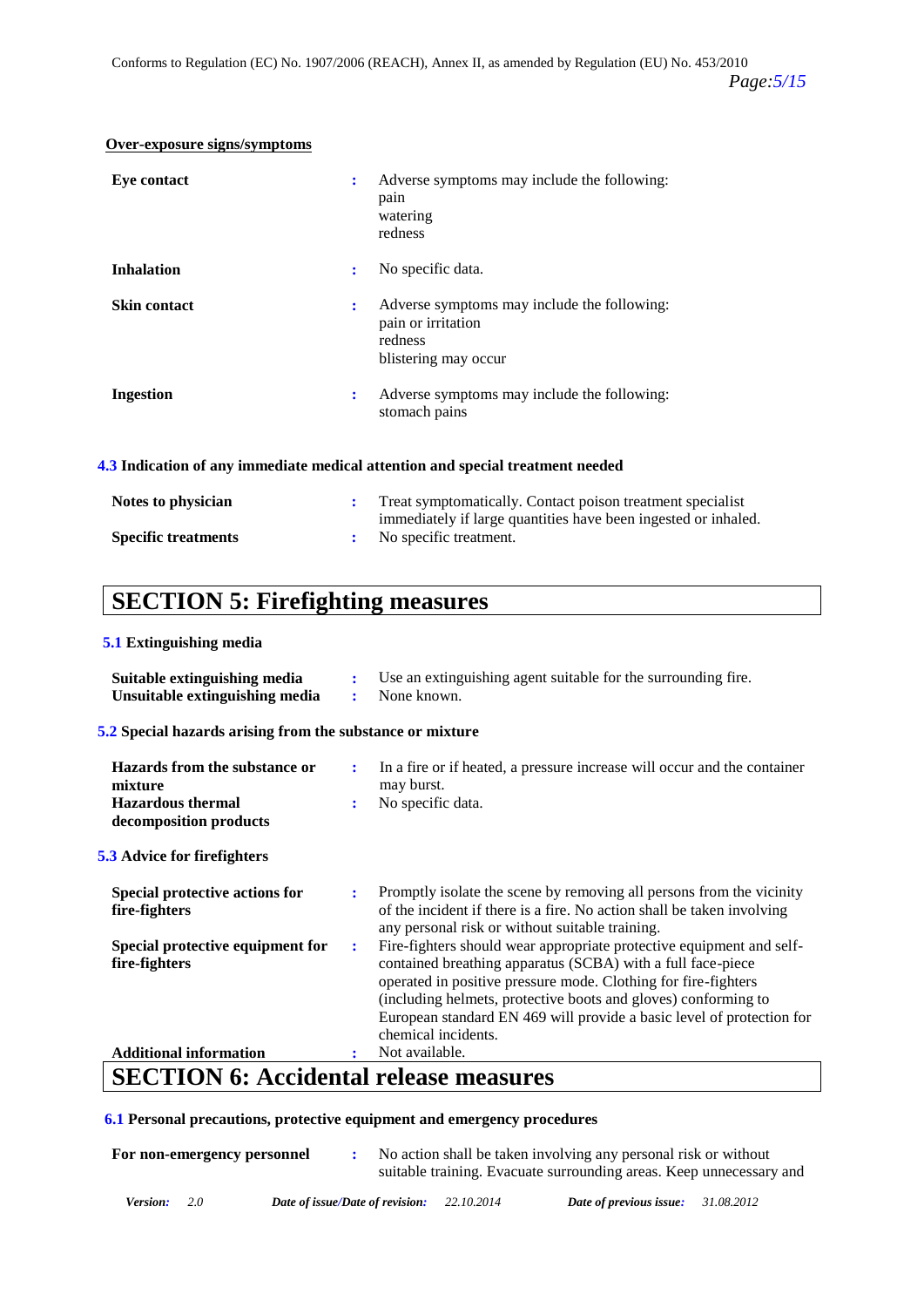| For emergency responders                                  | ÷              | unprotected personnel from entering. Do not touch or walk through<br>spilt material. Do not breathe vapour or mist. Provide adequate<br>ventilation. Wear appropriate respirator when ventilation is<br>inadequate. Put on appropriate personal protective equipment.<br>If specialised clothing is required to deal with the spillage, take note<br>of any information in Section 8 on suitable and unsuitable materials.<br>See also the information in "For non-emergency personnel".                                                                                                              |
|-----------------------------------------------------------|----------------|-------------------------------------------------------------------------------------------------------------------------------------------------------------------------------------------------------------------------------------------------------------------------------------------------------------------------------------------------------------------------------------------------------------------------------------------------------------------------------------------------------------------------------------------------------------------------------------------------------|
| <b>6.2 Environmental precautions</b>                      | $\ddot{\cdot}$ | Avoid dispersal of spilt material and runoff and contact with soil,<br>waterways, drains and sewers. Inform the relevant authorities if the<br>product has caused environmental pollution (sewers, waterways, soil<br>or air). Avoid dispersal of spilt material and runoff and contact with<br>soil, waterways, drains and sewers. Inform the relevant authorities if<br>the product has caused environmental pollution (sewers, waterways,<br>soil or air).                                                                                                                                         |
| 6.3 Methods and materials for containment and cleaning up |                |                                                                                                                                                                                                                                                                                                                                                                                                                                                                                                                                                                                                       |
| <b>Small spill</b>                                        | ÷              | Stop leak if without risk. Move containers from spill area. Dilute<br>with water and mop up if water-soluble. Alternatively, or if water-<br>insoluble, absorb with an inert dry material and place in an<br>appropriate waste disposal container. Dispose of via a licensed waste<br>disposal contractor.                                                                                                                                                                                                                                                                                            |
| Large spill                                               | $\ddot{\cdot}$ | Stop leak if without risk. Move containers from spill area. Approach<br>the release from upwind. Prevent entry into sewers, water courses,<br>basements or confined areas. Wash spillages into an effluent<br>treatment plant or proceed as follows. Contain and collect spillage<br>with non-combustible, absorbent material e.g. sand, earth,<br>vermiculite or diatomaceous earth and place in container for disposal<br>according to local regulations. Dispose of via a licensed waste<br>disposal contractor. Contaminated absorbent material may pose the<br>same hazard as the spilt product. |
| <b>6.4 Reference to other sections</b>                    | $\ddot{\cdot}$ | See Section 1 for emergency contact information.<br>See Section 8 for information on appropriate personal protective<br>equipment.<br>See Section 13 for additional waste treatment information.                                                                                                                                                                                                                                                                                                                                                                                                      |

## **SECTION 7: Handling and storage**

The information in this section contains generic advice and guidance. The list of Identified Uses in Section 1 should be consulted for any available use-specific information provided in the Exposure Scenario(s).

### **7.1 Precautions for safe handling**

| <b>Protective measures</b>                |   | Put on appropriate personal protective equipment (see Section 8). Do<br>not get in eyes or on skin or clothing. Do not breathe vapour or mist.<br>Do not ingest. If during normal use the material presents a respiratory<br>hazard, use only with adequate ventilation or wear appropriate<br>respirator. Keep in the original container or an approved alternative<br>made from a compatible material, kept tightly closed when not in<br>use. Empty containers retain product residue and can be hazardous.<br>Do not reuse container. |  |
|-------------------------------------------|---|-------------------------------------------------------------------------------------------------------------------------------------------------------------------------------------------------------------------------------------------------------------------------------------------------------------------------------------------------------------------------------------------------------------------------------------------------------------------------------------------------------------------------------------------|--|
| Advice on general occupational<br>hygiene | ٠ | Eating, drinking and smoking should be prohibited in areas where<br>this material is handled, stored and processed. Workers should wash<br>hands and face before eating, drinking and smoking. Remove<br>contaminated clothing and protective equipment before entering<br>eating areas. See also Section 8 for additional information on hygiene                                                                                                                                                                                         |  |
| Version.<br>2.0                           |   | 22.10.2014<br>31.08.2012<br>Date of issue/Date of revision:<br>Date of previous issue:                                                                                                                                                                                                                                                                                                                                                                                                                                                    |  |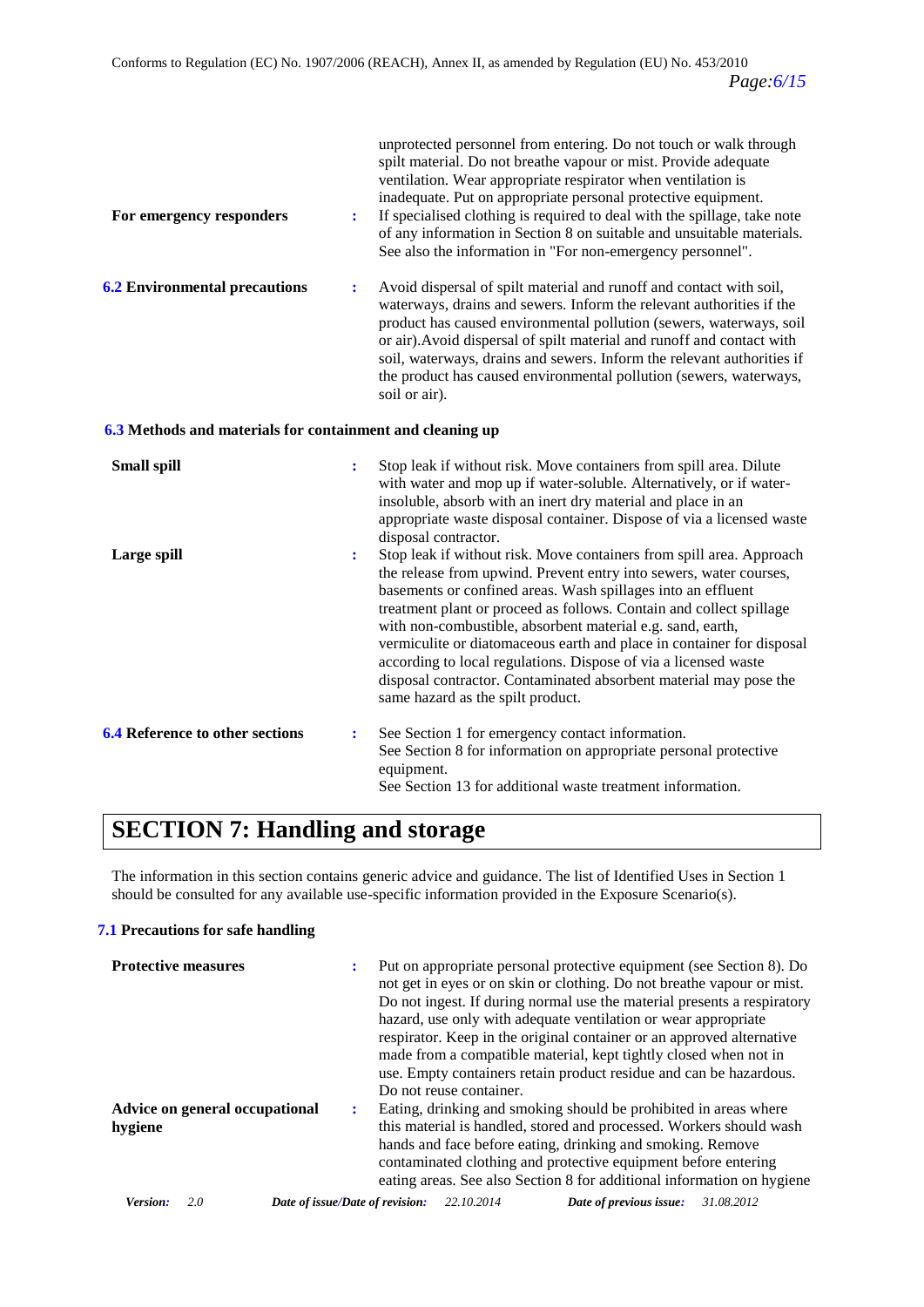#### measures.

#### **7.2 Conditions for safe storage, including any incompatibilities**

Store in accordance with local regulations. Store in original container protected from direct sunlight in a dry, cool and well-ventilated area, away from incompatible materials (see Section 10) and food and drink. Store locked up. Keep container tightly closed and sealed until ready for use. Containers that have been opened must be carefully resealed and kept upright to prevent leakage. Do not store in unlabelled containers. Use appropriate containment to avoid environmental contamination.

**7.3 Specific end use(s)**

**Recommendations :** Not available. **Industrial sector specific solutions**

**:** Not available.

### **SECTION 8: Exposure controls/personal protection**

The list of Identified Uses in Section 1 should be consulted for any available use-specific information provided in the Exposure Scenario(s).

#### **8.1 Control parameters**

### **Occupational exposure limits**

| No exposure limit value known.                     |                |                                                                                                                                                                                                                                                                                                                                                                                                                                                                                                                                                                                                                                                                                                                                                                                                                                                                                                                                                                                                                                           |
|----------------------------------------------------|----------------|-------------------------------------------------------------------------------------------------------------------------------------------------------------------------------------------------------------------------------------------------------------------------------------------------------------------------------------------------------------------------------------------------------------------------------------------------------------------------------------------------------------------------------------------------------------------------------------------------------------------------------------------------------------------------------------------------------------------------------------------------------------------------------------------------------------------------------------------------------------------------------------------------------------------------------------------------------------------------------------------------------------------------------------------|
| <b>Recommended monitoring</b><br>procedures        | ÷              | If this product contains ingredients with exposure limits, personal,<br>workplace atmosphere or biological monitoring may be required to<br>determine the effectiveness of the ventilation or other control<br>measures and/or the necessity to use respiratory protective<br>equipment. Reference should be made to monitoring standards, such<br>as the following: European Standard EN 689 (Workplace<br>atmospheres - Guidance for the assessment of exposure by<br>inhalation to chemical agents for comparison with limit values and<br>measurement strategy) European Standard EN 14042 (Workplace<br>atmospheres - Guide for the application and use of procedures for<br>the assessment of exposure to chemical and biological agents)<br>European Standard EN 482 (Workplace atmospheres - General<br>requirements for the performance of procedures for the<br>measurement of chemical agents) Reference to national guidance<br>documents for methods for the determination of hazardous<br>substances will also be required. |
| <b>DNEL/DMEL Summary</b>                           | $\ddot{\cdot}$ | Not available.                                                                                                                                                                                                                                                                                                                                                                                                                                                                                                                                                                                                                                                                                                                                                                                                                                                                                                                                                                                                                            |
| <b>PNEC Summary</b>                                | ÷              | Not available.                                                                                                                                                                                                                                                                                                                                                                                                                                                                                                                                                                                                                                                                                                                                                                                                                                                                                                                                                                                                                            |
| 8.2 Exposure controls                              |                |                                                                                                                                                                                                                                                                                                                                                                                                                                                                                                                                                                                                                                                                                                                                                                                                                                                                                                                                                                                                                                           |
| Appropriate engineering controls                   | ÷              | If user operations generate dust, fumes, gas, vapour or mist, use<br>process enclosures, local exhaust ventilation or other engineering<br>controls to keep worker exposure to airborne contaminants below<br>any recommended or statutory limits.                                                                                                                                                                                                                                                                                                                                                                                                                                                                                                                                                                                                                                                                                                                                                                                        |
| <b>Individual protection measures</b>              |                |                                                                                                                                                                                                                                                                                                                                                                                                                                                                                                                                                                                                                                                                                                                                                                                                                                                                                                                                                                                                                                           |
| <b>Hygiene</b> measures                            | ÷              | Wash hands, forearms and face thoroughly after handling chemical<br>products, before eating, smoking and using the lavatory and at the<br>end of the working period. Appropriate techniques should be used to                                                                                                                                                                                                                                                                                                                                                                                                                                                                                                                                                                                                                                                                                                                                                                                                                             |
| Version:<br>2.0<br>Date of issue/Date of revision: |                | 22.10.2014<br>31.08.2012<br>Date of previous issue:                                                                                                                                                                                                                                                                                                                                                                                                                                                                                                                                                                                                                                                                                                                                                                                                                                                                                                                                                                                       |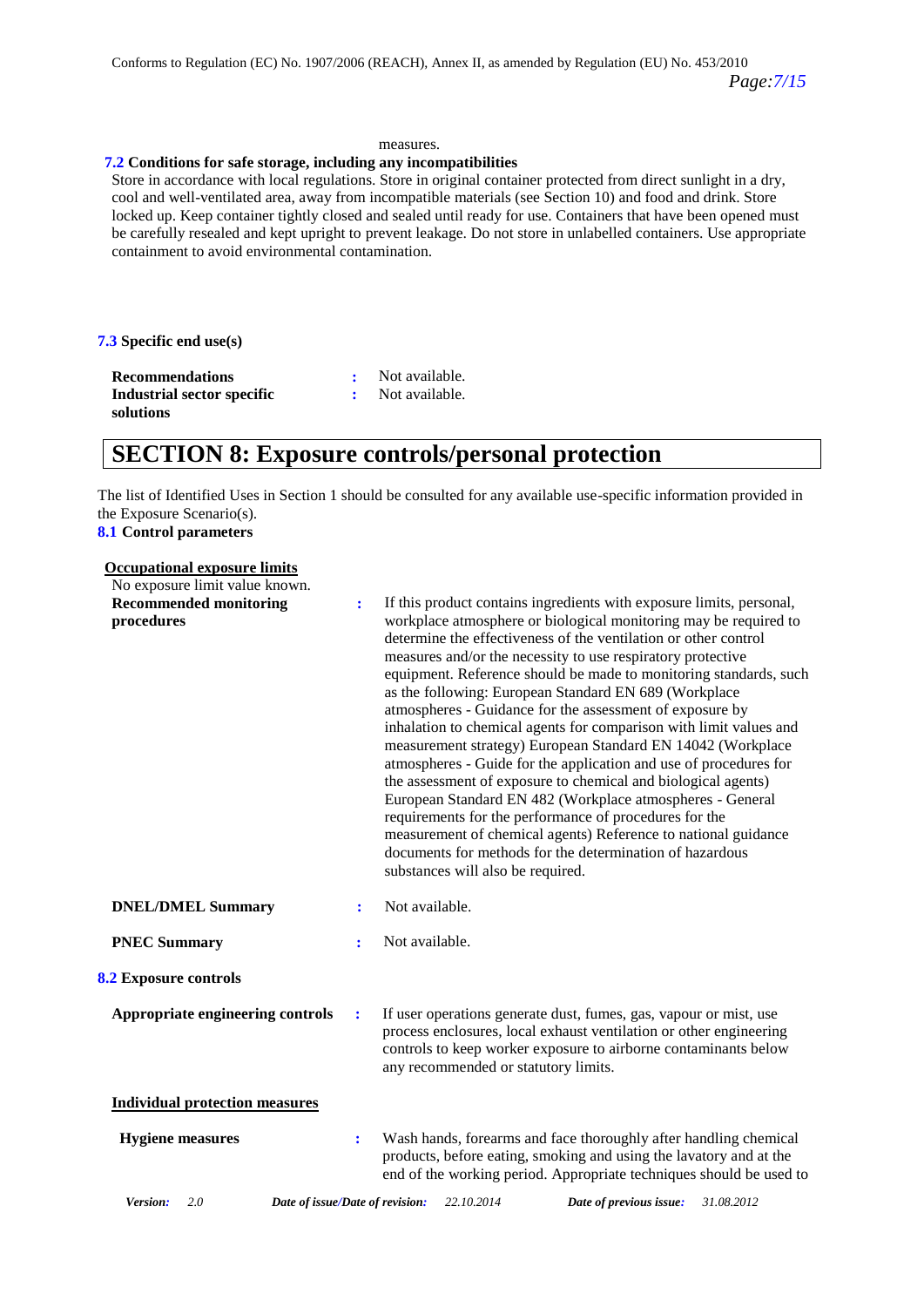| <b>Eye/face protection</b>             | $\ddot{\cdot}$ | remove potentially contaminated clothing. Wash contaminated<br>clothing before reusing. Ensure that eyewash stations and safety<br>showers are close to the workstation location.<br>Safety eyewear complying with an approved standard should be<br>used when a risk assessment indicates this is necessary to avoid<br>exposure to liquid splashes, mists, gases or dusts. If contact is<br>possible, the following protection should be worn, unless the<br>assessment indicates a higher degree of protection: chemical splash<br>goggles and/or face shield. If inhalation hazards exist, a full-face<br>respirator may be required instead. |
|----------------------------------------|----------------|---------------------------------------------------------------------------------------------------------------------------------------------------------------------------------------------------------------------------------------------------------------------------------------------------------------------------------------------------------------------------------------------------------------------------------------------------------------------------------------------------------------------------------------------------------------------------------------------------------------------------------------------------|
| <b>Skin protection</b>                 |                |                                                                                                                                                                                                                                                                                                                                                                                                                                                                                                                                                                                                                                                   |
| <b>Hand protection</b>                 | $\ddot{\cdot}$ | Chemical-resistant, impervious gloves complying with an approved<br>standard should be worn at all times when handling chemical<br>products if a risk assessment indicates this is necessary. Considering<br>the parameters specified by the glove manufacturer, check during<br>use that the gloves are still retaining their protective properties. It<br>should be noted that the time to breakthrough for any glove material<br>may be different for different glove manufacturers. In the case of<br>mixtures, consisting of several substances, the protection time of the<br>gloves cannot be accurately estimated.                        |
| <b>Body protection</b>                 | ÷              | Personal protective equipment for the body should be selected based<br>on the task being performed and the risks involved and should be<br>approved by a specialist before handling this product.                                                                                                                                                                                                                                                                                                                                                                                                                                                 |
| Other skin protection                  | $\ddot{\cdot}$ | Appropriate footwear and any additional skin protection measures<br>should be selected based on the task being performed and the risks<br>involved and should be approved by a specialist before handling this<br>product.                                                                                                                                                                                                                                                                                                                                                                                                                        |
| <b>Respiratory protection</b>          | ÷              | Use a properly fitted, air-purifying or air-fed respirator complying<br>with an approved standard if a risk assessment indicates this is<br>necessary. Respirator selection must be based on known or<br>anticipated exposure levels, the hazards of the product and the safe<br>working limits of the selected respirator.                                                                                                                                                                                                                                                                                                                       |
| <b>Environmental exposure controls</b> | $\ddot{\cdot}$ | Emissions from ventilation or work process equipment should be<br>checked to ensure they comply with the requirements of<br>environmental protection legislation. In some cases, fume scrubbers,<br>filters or engineering modifications to the process equipment will be<br>necessary to reduce emissions to acceptable levels.                                                                                                                                                                                                                                                                                                                  |

## **SECTION 9: Physical and chemical properties**

### **9.1 Information on basic physical and chemical properties**

### **Appearance**

| Form<br>Colour                    | ÷<br>÷                          | liquid [liquid]<br>violet |                                            |                         |            |
|-----------------------------------|---------------------------------|---------------------------|--------------------------------------------|-------------------------|------------|
| <b>Odour</b>                      | ÷                               | perfumed                  |                                            |                         |            |
| <b>Odour threshold</b>            | ٠                               | Not available.            |                                            |                         |            |
| pH                                | ÷                               |                           | 2.35 [Conc. (% w/w): $1,000 \text{ g}/1$ ] |                         |            |
| Melting point/freezing point      | ÷                               | Not available.            |                                            |                         |            |
| Initial boiling point and boiling |                                 | Not available.            |                                            |                         |            |
| range                             |                                 |                           |                                            |                         |            |
| <b>Flash point</b>                | ÷                               | Non-flammable.            |                                            |                         |            |
| 2.0<br>Version:                   | Date of issue/Date of revision: |                           | 22.10.2014                                 | Date of previous issue: | 31.08.2012 |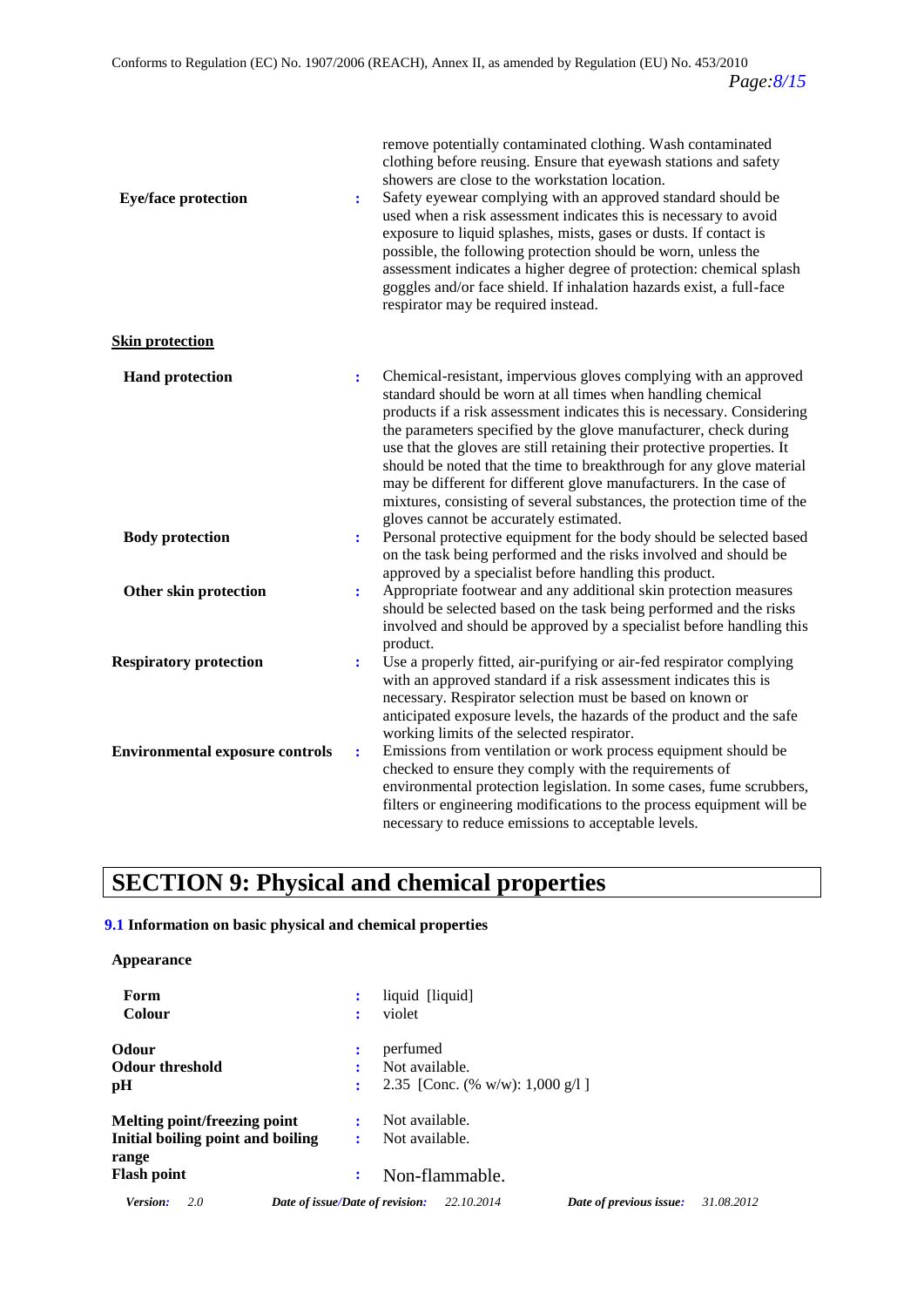| <b>Evaporation rate</b>            | ፡              | Not available.               |
|------------------------------------|----------------|------------------------------|
| <b>Flammability (solid, gas)</b>   | ÷              | Not available.               |
| <b>Density</b>                     |                | $0.0010$ g/cm3               |
| <b>Bulk density</b>                | ÷              | Not available                |
| <b>Burning time</b>                |                | Not available.               |
| <b>Burning rate</b>                | ÷              | Not available.               |
| <b>Upper/lower flammability or</b> |                | Lower: Not available.        |
| explosive limits                   |                | <b>Upper:</b> Not available. |
| Vapour pressure                    | :              | Not available.               |
| <b>Vapour density</b>              | ÷              | Not available.               |
| <b>Relative density</b>            |                | 1.0038                       |
|                                    |                |                              |
| Solubility(ies)                    | ፡              | Not available.               |
| Solubility in water                |                | Not available.               |
| <b>Partition coefficient: n-</b>   | ۰              | Not available.               |
| octanol/water                      |                |                              |
| <b>Auto-ignition temperature</b>   | ÷              | Not available.               |
| <b>Decomposition temperature</b>   |                | Not available.               |
| <b>Viscosity</b>                   | ř              | Dynamic: Not available.      |
|                                    |                | Kinematic: Not available.    |
| <b>Explosive properties</b>        | ÷              | Not available.               |
| <b>Oxidising properties</b>        | ÷              | Not available.               |
| <b>9.2 Other information</b>       |                |                              |
| SADT                               |                | Not available                |
|                                    | ÷              |                              |
| <b>Aerosol product</b>             |                |                              |
| <b>Type of aerosol</b>             | $\ddot{\cdot}$ | Not available                |
| <b>Heat of combustion</b>          |                | Not available.               |
|                                    |                |                              |

## **SECTION 10: Stability and reactivity**

| <b>10.1 Reactivity</b>                            | $\ddot{\phantom{a}}$ | No specific test data related to reactivity available for this product or<br>its ingredients.           |
|---------------------------------------------------|----------------------|---------------------------------------------------------------------------------------------------------|
| <b>10.2</b> Chemical stability                    | ÷                    | The product is stable.                                                                                  |
| <b>10.3 Possibility of hazardous</b><br>reactions | $\ddot{\phantom{a}}$ | Under normal conditions of storage and use, hazardous reactions<br>will not occur.                      |
| <b>10.4 Conditions to avoid</b>                   | $\ddot{\phantom{a}}$ | No specific data.                                                                                       |
| <b>10.5</b> Incompatible materials                | ÷                    | No specific data.                                                                                       |
| <b>10.6 Hazardous decomposition</b><br>products   | ٠.                   | Under normal conditions of storage and use, hazardous<br>decomposition products should not be produced. |

## **SECTION 11: Toxicological information**

### **11.1 Information on toxicological effects**

### **Acute toxicity**

| <b>Product/ingredient name</b> | <b>Result</b>                   | <b>Species</b> | <b>Dose</b>             | Exposure   |
|--------------------------------|---------------------------------|----------------|-------------------------|------------|
| $C9-11$ Pareth-8               |                                 |                |                         |            |
|                                | LD50 Oral                       | Rat            | $1,000 \text{ mg/kg}$   | -          |
| <b>Version:</b><br>2.0         | Date of issue/Date of revision: | 22.10.2014     | Date of previous issue: | 31.08.2012 |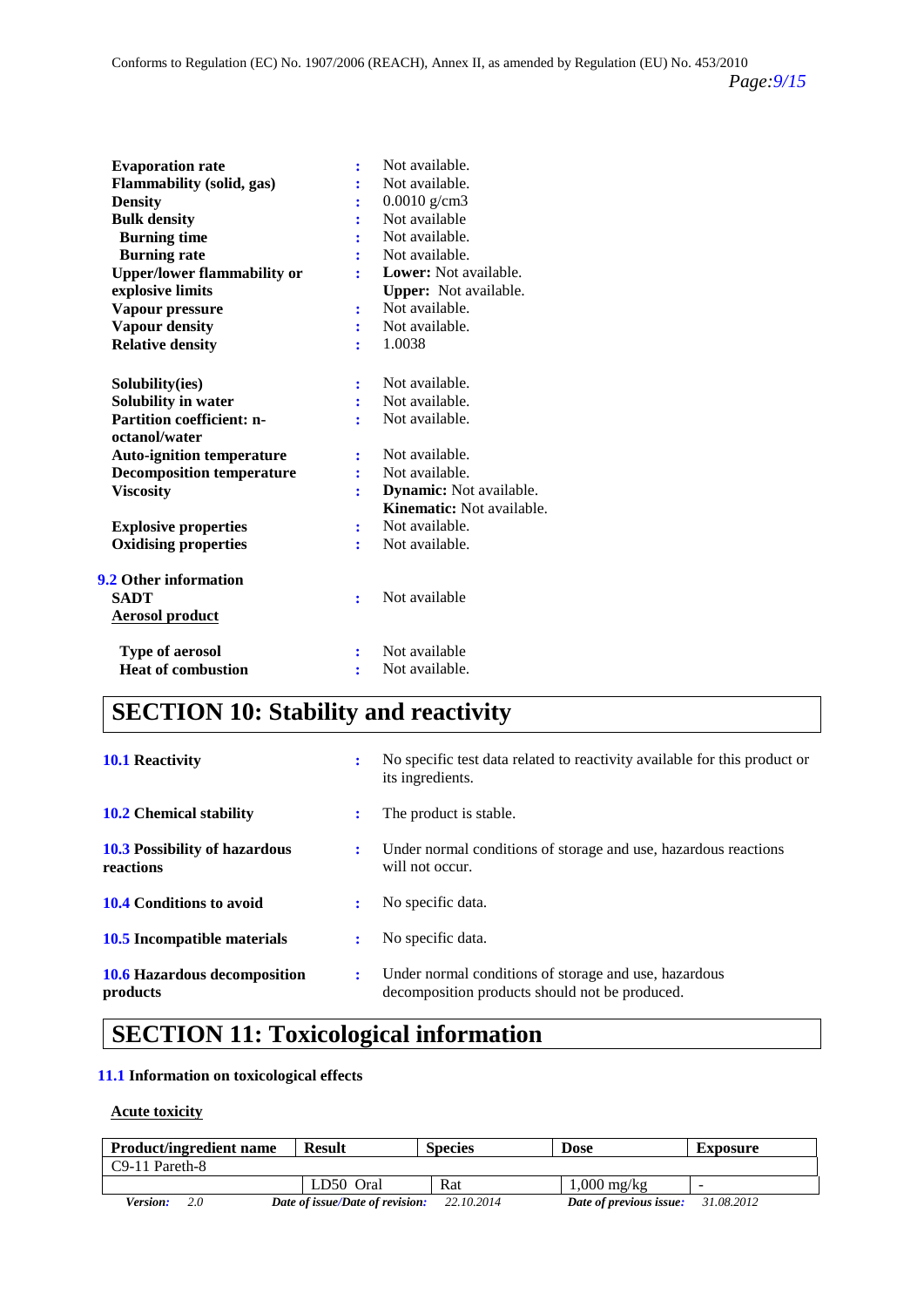**Conclusion/Summary :** Very low toxicity to humans or animals.

### **Acute toxicity estimates**

| Route                                                                         |                                  | <b>ATE</b> value                                                                                                                                                                                                                                                                                             |
|-------------------------------------------------------------------------------|----------------------------------|--------------------------------------------------------------------------------------------------------------------------------------------------------------------------------------------------------------------------------------------------------------------------------------------------------------|
| Oral                                                                          |                                  | 28,600 mg/kg                                                                                                                                                                                                                                                                                                 |
| <b>Irritation/Corrosion</b>                                                   |                                  |                                                                                                                                                                                                                                                                                                              |
| <b>Conclusion/Summary</b><br><b>Skin</b><br><b>Eyes</b><br><b>Respiratory</b> | $\ddot{\cdot}$<br>$\ddot{\cdot}$ | The mixture is not an irritant for the skin.<br>The mixture is not an irritant for eyes.<br>No inhalation irritancy studies have been performed on the mixture.<br>Based on the composition as indicated in section 3, it is not likely<br>that this mixture will cause irritation of the respiratory tract. |
| <b>Sensitisation</b>                                                          |                                  |                                                                                                                                                                                                                                                                                                              |
| <b>Conclusion/Summary</b><br><b>Skin</b>                                      | $\ddot{\cdot}$                   | No sensitization studies have been performed on the mixture. Based<br>on the composition as indicated in section 3, it's not likely that the<br>mixture will cause sensitisation by skin contact                                                                                                             |
| <b>Respiratory</b>                                                            | ÷                                | No inhalation irritancy studies have been performed on the mixture.<br>Based on the composition as indicated in section 3, it is not likely<br>that this mixture will cause irritation of the respiratory tract.                                                                                             |
| <b>Mutagenicity</b>                                                           |                                  |                                                                                                                                                                                                                                                                                                              |
| <b>Conclusion/Summary</b>                                                     | ÷                                | Not applicable.                                                                                                                                                                                                                                                                                              |
| <b>Carcinogenicity</b>                                                        |                                  |                                                                                                                                                                                                                                                                                                              |
| <b>Conclusion/Summary</b>                                                     | ÷                                | No additional remark.                                                                                                                                                                                                                                                                                        |
| <b>Reproductive toxicity</b>                                                  |                                  |                                                                                                                                                                                                                                                                                                              |
| <b>Conclusion/Summary</b>                                                     | ÷                                | Not applicable.                                                                                                                                                                                                                                                                                              |
| <b>Teratogenicity</b>                                                         |                                  |                                                                                                                                                                                                                                                                                                              |
| <b>Conclusion/Summary</b>                                                     | ÷                                | Not applicable.                                                                                                                                                                                                                                                                                              |
| <b>Specific target organ toxicity (single exposure)</b><br>Not available.     |                                  |                                                                                                                                                                                                                                                                                                              |
| <b>Specific target organ toxicity (repeated exposure)</b><br>Not available.   |                                  |                                                                                                                                                                                                                                                                                                              |
| <b>Aspiration hazard</b><br>Not available.                                    |                                  |                                                                                                                                                                                                                                                                                                              |
| Information on the likely routes<br>of exposure                               | ÷                                | Not available.                                                                                                                                                                                                                                                                                               |
| Version:<br>2.0                                                               | Date of issue/Date of revision:  | 22.10.2014<br>31.08.2012<br>Date of previous issue:                                                                                                                                                                                                                                                          |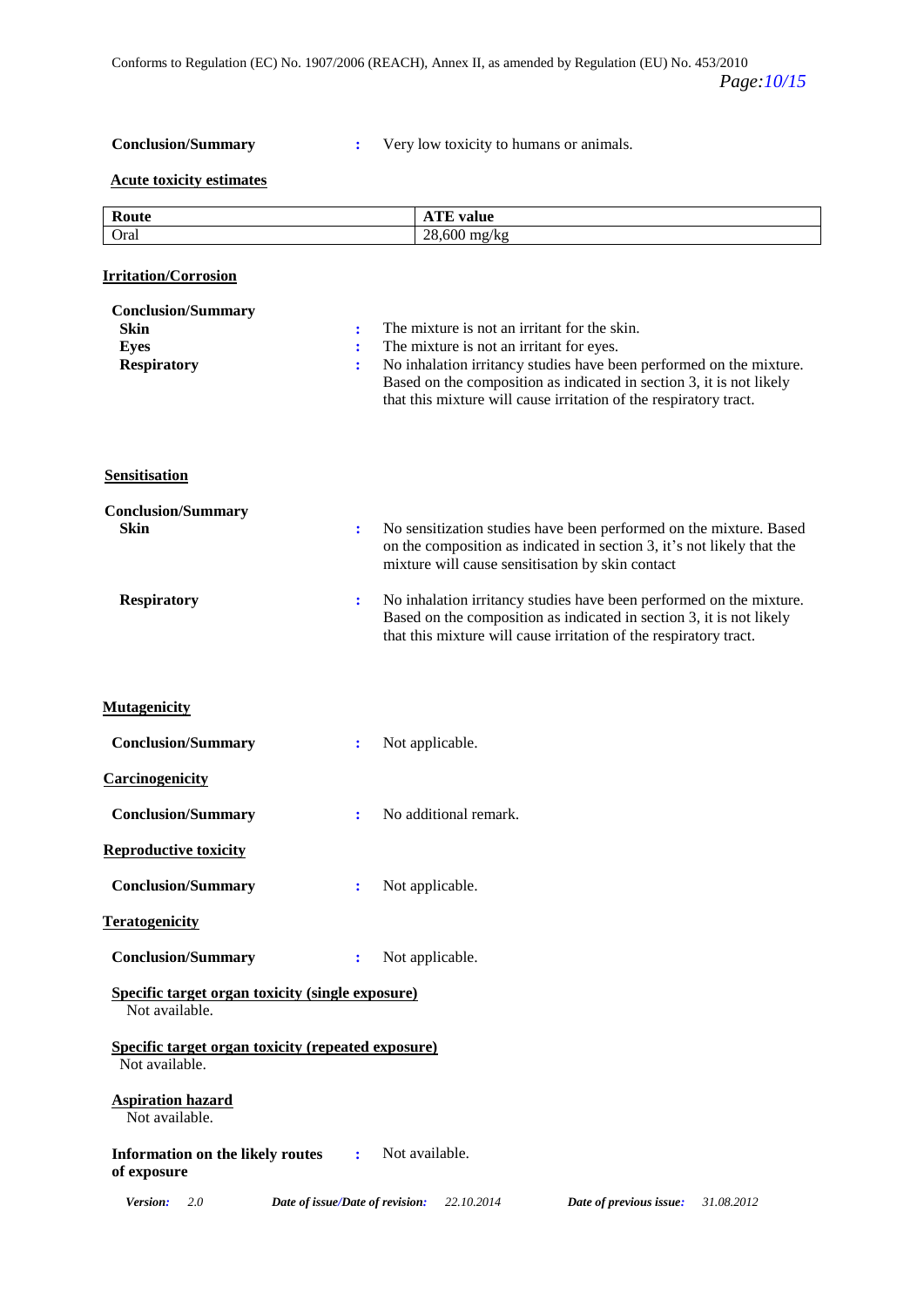### **Potential acute health effects**

| <b>Eye contact</b>                      | $\ddot{\cdot}$ | No known significant effects or critical hazards.                                        |
|-----------------------------------------|----------------|------------------------------------------------------------------------------------------|
| <b>Inhalation</b>                       |                | No known significant effects or critical hazards.                                        |
| <b>Skin contact</b>                     | ÷              | No known significant effects or critical hazards.                                        |
| <b>Ingestion</b>                        | ÷              | No known significant effects or critical hazards.                                        |
|                                         |                | Symptoms related to the physical, chemical and toxicological characteristics             |
| <b>Eye contact</b>                      | $\ddot{\cdot}$ | Adverse symptoms may include the following:                                              |
|                                         |                | pain                                                                                     |
|                                         |                | watering                                                                                 |
|                                         |                | redness                                                                                  |
| <b>Inhalation</b>                       | $\ddot{\cdot}$ | No specific data.                                                                        |
| <b>Skin contact</b>                     | ÷              | Adverse symptoms may include the following:<br>pain or irritation                        |
|                                         |                | redness                                                                                  |
|                                         |                | blistering may occur                                                                     |
| <b>Ingestion</b>                        | $\ddot{\cdot}$ | Adverse symptoms may include the following:                                              |
|                                         |                | stomach pains                                                                            |
|                                         |                | Delayed and immediate effects and also chronic effects from short and long term exposure |
|                                         |                |                                                                                          |
| <b>Short term exposure</b>              |                |                                                                                          |
| <b>Potential immediate effects</b>      | ÷              | Not available.                                                                           |
| <b>Potential delayed effects</b>        | $\ddot{\cdot}$ | Not available.                                                                           |
| Long term exposure                      |                |                                                                                          |
|                                         |                |                                                                                          |
| <b>Potential immediate effects</b>      | ÷              | Not available.                                                                           |
| <b>Potential delayed effects</b>        | ÷              | Not available.                                                                           |
| <b>Potential chronic health effects</b> |                |                                                                                          |
|                                         |                |                                                                                          |
| <b>Conclusion/Summary</b>               | $\ddot{\cdot}$ | Very low toxicity to humans or animals.                                                  |
| <b>General</b>                          | ፡              | No known significant effects or critical hazards.                                        |
| Carcinogenicity                         |                | No known significant effects or critical hazards.                                        |
| <b>Mutagenicity</b>                     |                | No known significant effects or critical hazards.                                        |
| <b>Teratogenicity</b>                   |                | No known significant effects or critical hazards.                                        |
| <b>Developmental effects</b>            |                | No known significant effects or critical hazards.                                        |

**Fertility effects :** No known significant effects or critical hazards.

## **SECTION 12: Ecological information**

### **12.1 Toxicity**

| <b>Product/ingredient name</b> | <b>Result</b>              | <b>Species</b>         | <b>Exposure</b> |
|--------------------------------|----------------------------|------------------------|-----------------|
| $C9-11$ Pareth-8               |                            |                        |                 |
|                                | Acute EC50 2,686 $\mu$ g/l | Aquatic invertebrates. | 48 h            |
|                                | Fresh water                | Water flea             |                 |
|                                | Acute EC50 5,300 $\mu$ g/l | Aquatic invertebrates. | 48 h            |
|                                | Fresh water                | Water flea             |                 |
|                                | Acute EC50 $5.36$ mg/l     | Aquatic invertebrates. | 2d              |
|                                | Fresh water                | Water flea             |                 |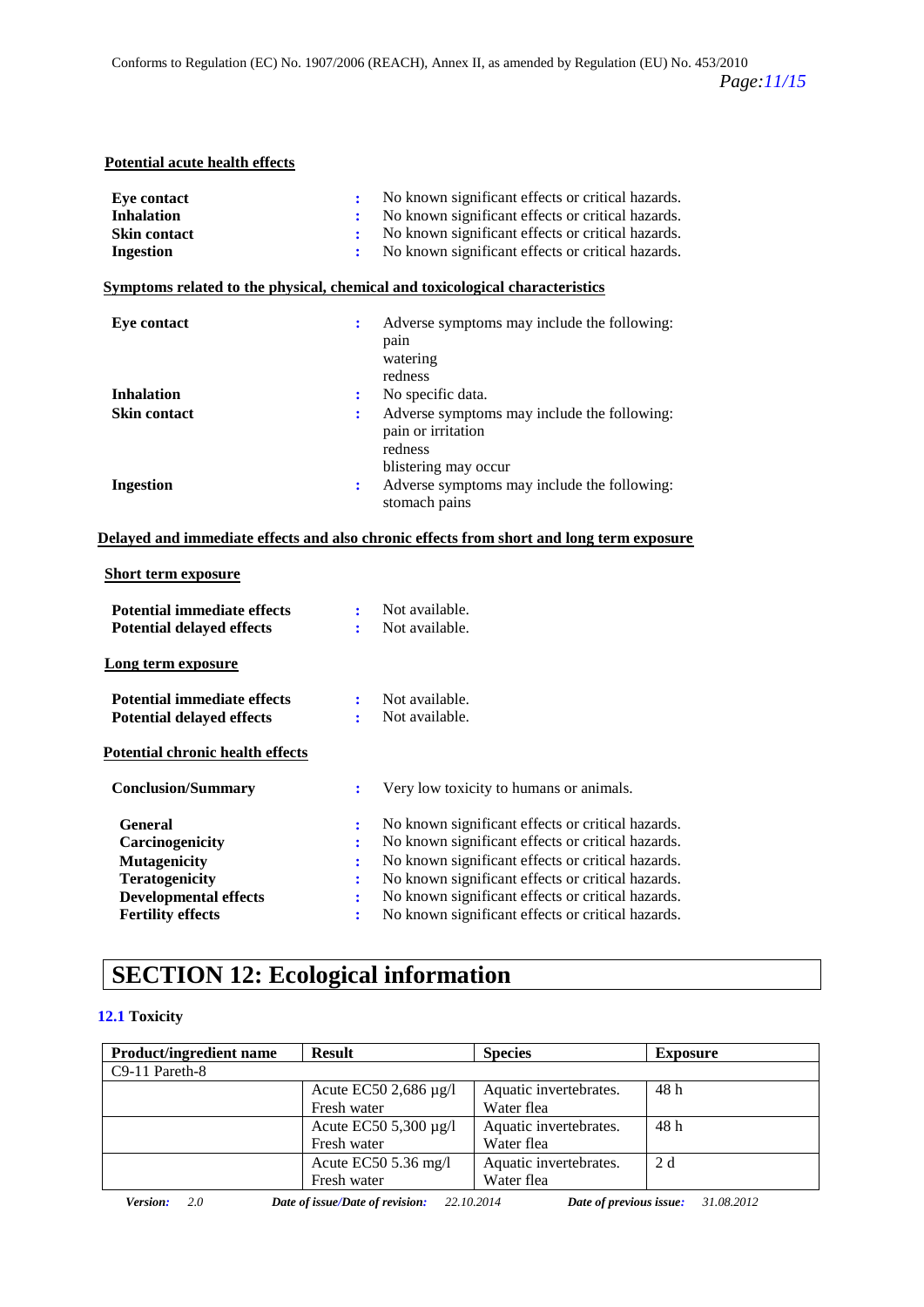|                                           | Acute EC50 12,000 µg/l |                                                             | Aquatic invertebrates.                                                                                                                                                                                                                                                                                                | 48h                                                                                                                                           |  |
|-------------------------------------------|------------------------|-------------------------------------------------------------|-----------------------------------------------------------------------------------------------------------------------------------------------------------------------------------------------------------------------------------------------------------------------------------------------------------------------|-----------------------------------------------------------------------------------------------------------------------------------------------|--|
|                                           | Fresh water            |                                                             | Water flea                                                                                                                                                                                                                                                                                                            |                                                                                                                                               |  |
|                                           | Acute EC50 7 mg/l      |                                                             | Aquatic invertebrates.                                                                                                                                                                                                                                                                                                | 48h                                                                                                                                           |  |
|                                           | Fresh water            |                                                             | Water flea                                                                                                                                                                                                                                                                                                            |                                                                                                                                               |  |
| HHC/TRIGGERS/CIF/DAUGHTRY BATHROOM        |                        |                                                             |                                                                                                                                                                                                                                                                                                                       |                                                                                                                                               |  |
| Remarks - Acute - Aquatic                 |                        |                                                             | No known significant effects or critical hazards.                                                                                                                                                                                                                                                                     |                                                                                                                                               |  |
| invertebrates.:                           |                        |                                                             |                                                                                                                                                                                                                                                                                                                       |                                                                                                                                               |  |
| <b>Conclusion/Summary</b>                 | ÷                      |                                                             | No known significant effects or critical hazards.                                                                                                                                                                                                                                                                     |                                                                                                                                               |  |
|                                           |                        |                                                             |                                                                                                                                                                                                                                                                                                                       |                                                                                                                                               |  |
|                                           |                        |                                                             |                                                                                                                                                                                                                                                                                                                       |                                                                                                                                               |  |
| 12.2 Persistence and degradability        |                        |                                                             |                                                                                                                                                                                                                                                                                                                       |                                                                                                                                               |  |
| <b>Conclusion/Summary</b>                 | $\ddot{\cdot}$         |                                                             | surfactant(s) contained in this preparation complies(comply) with<br>the biodegradability criteria as laid down in Regulation (EC)<br>the disposal of the competent authorities of the Member States and<br>will be made available to them, at their direct request or at the<br>request of a detergent manufacturer. | The surfactants used in this mixture are readily biodegradable., The<br>No.648/2004 on detergents. Data to support this assertion are held at |  |
| 12.4 Mobility in soil                     |                        |                                                             |                                                                                                                                                                                                                                                                                                                       |                                                                                                                                               |  |
| Soil/water partition coefficient<br>(KOC) | ÷                      | Not available.                                              |                                                                                                                                                                                                                                                                                                                       |                                                                                                                                               |  |
| <b>Mobility</b>                           | ÷                      | Mixture is highly soluble                                   |                                                                                                                                                                                                                                                                                                                       |                                                                                                                                               |  |
| 12.5 Results of PBT and vPvB assessment   |                        |                                                             |                                                                                                                                                                                                                                                                                                                       |                                                                                                                                               |  |
| <b>PBT</b>                                | ÷                      | P: Not available.<br>B: Not available.<br>T: Not available. |                                                                                                                                                                                                                                                                                                                       |                                                                                                                                               |  |
| vPvB                                      | ÷                      | vP: Not available.<br>vB: Not available.                    |                                                                                                                                                                                                                                                                                                                       |                                                                                                                                               |  |
| 12.6 Other adverse effects                | ÷                      |                                                             | No known significant effects or critical hazards.                                                                                                                                                                                                                                                                     |                                                                                                                                               |  |

## **SECTION 13: Disposal considerations**

The information in this section contains generic advice and guidance. The list of Identified Uses in Section 1 should be consulted for any available use-specific information provided in the Exposure Scenario(s).

### **13.1 Waste treatment methods**

### **Product**

|          | <b>Methods of disposal</b> |                                 |            | The generation of waste should be avoided or minimised wherever<br>possible. Disposal of this product, solutions and any by-products<br>should at all times comply with the requirements of environmental<br>protection and waste disposal legislation and any regional local<br>authority requirements. Dispose of surplus and non-recyclable |            |
|----------|----------------------------|---------------------------------|------------|------------------------------------------------------------------------------------------------------------------------------------------------------------------------------------------------------------------------------------------------------------------------------------------------------------------------------------------------|------------|
| Version: | 20                         | Date of issue/Date of revision: | 22.10.2014 | Date of previous issue:                                                                                                                                                                                                                                                                                                                        | 31.08.2012 |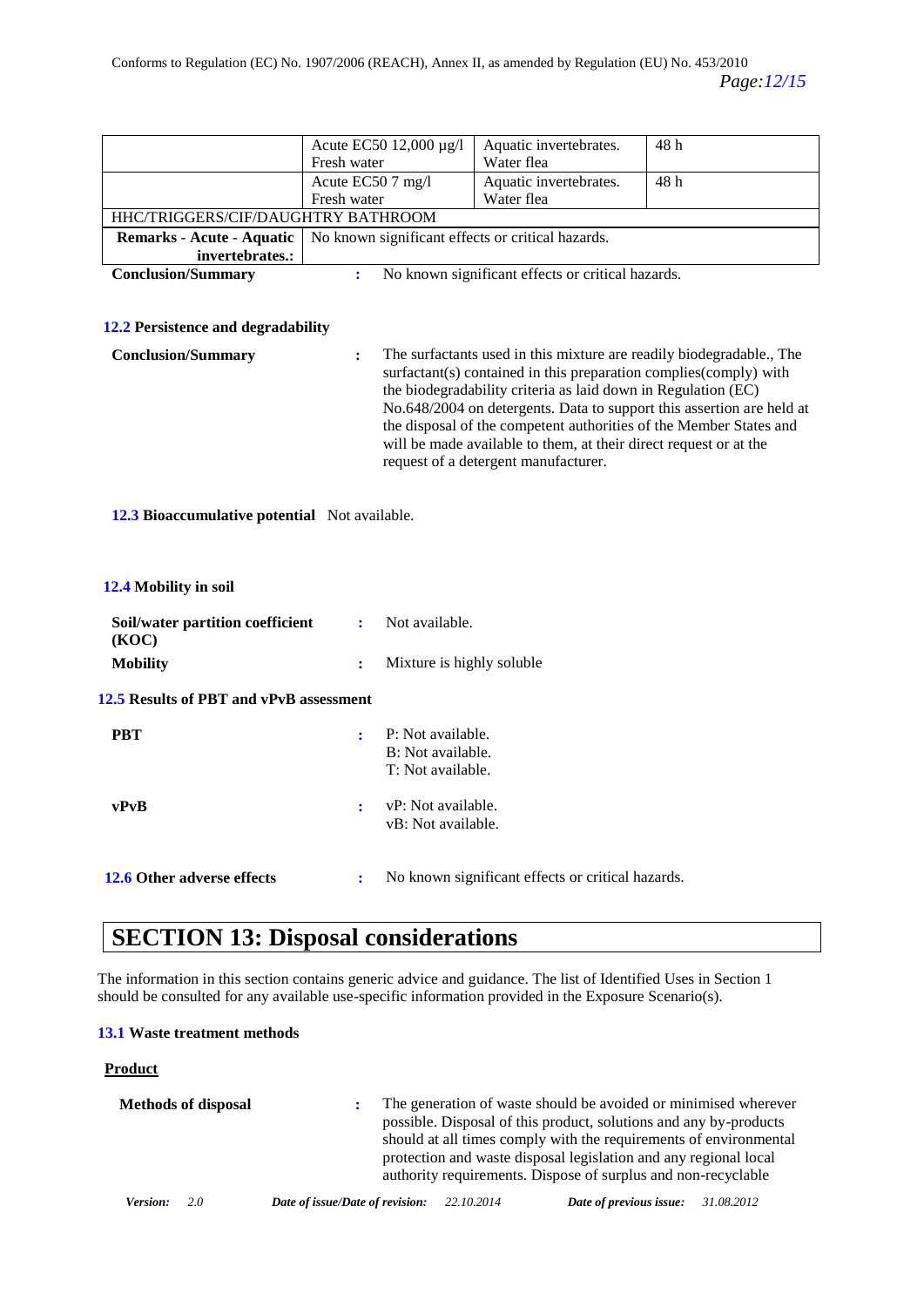| Hazardous waste            | products via a licensed waste disposal contractor. Waste should not<br>be disposed of untreated to the sewer unless fully compliant with the<br>requirements of all authorities with jurisdiction.<br>The classification of the product may meet the criteria for a<br>:<br>hazardous waste.                                                       |
|----------------------------|----------------------------------------------------------------------------------------------------------------------------------------------------------------------------------------------------------------------------------------------------------------------------------------------------------------------------------------------------|
| Packaging                  |                                                                                                                                                                                                                                                                                                                                                    |
| <b>Methods of disposal</b> | The generation of waste should be avoided or minimised wherever<br>÷<br>possible. Waste packaging should be recycled. Incineration or<br>landfill should only be considered when recycling is not feasible.                                                                                                                                        |
| <b>Special precautions</b> | This material and its container must be disposed of in a safe way.<br>÷<br>Care should be taken when handling emptied containers that have<br>not been cleaned or rinsed out. Empty containers or liners may retain<br>some product residues. Avoid dispersal of spilt material and runoff<br>and contact with soil, waterways, drains and sewers. |

### **SECTION 14: Transport information**

|                                 | <b>ADR/RID</b> | <b>ADN</b>     | <b>IMDG</b>    | <b>IATA</b>    |
|---------------------------------|----------------|----------------|----------------|----------------|
|                                 |                |                |                |                |
| 14.1 UN number                  |                |                |                |                |
|                                 |                |                |                |                |
| 14.2 UN proper<br>shipping name |                |                |                |                |
| <b>14.3 Transport</b>           |                |                |                |                |
| hazard class(es)                | Not regulated. | Not regulated. | Not regulated. | Not available. |
| 14.4 Packing                    |                |                |                |                |
| group                           |                |                |                |                |
| 14.5.                           |                |                |                |                |
| <b>Environmental</b>            |                |                |                |                |
| hazards                         |                |                |                |                |
| <b>Additional</b>               |                |                |                |                |
| information                     |                |                |                |                |

**14.6 Special precautions for user :** Transport within user's premises: always transport in closed containers that are upright and secure. Ensure that persons transporting the product know what to do in the event of an accident or spillage.'

**14.7 Transport in bulk according to Annex II of MARPOL 73/78 and the IBC Code**

Not available.

### **SECTION 15: Regulatory information**

**15.1 Safety, health and environmental regulations/legislation specific for the substance or mixture**

 **EU Regulation (EC) No. 1907/2006 (REACH)**

### **Annex XIV - List of substances subject to authorisation**

 **Annex XIV:** None of the components are listed.

 **Substances of very high concern:** None of the components are listed.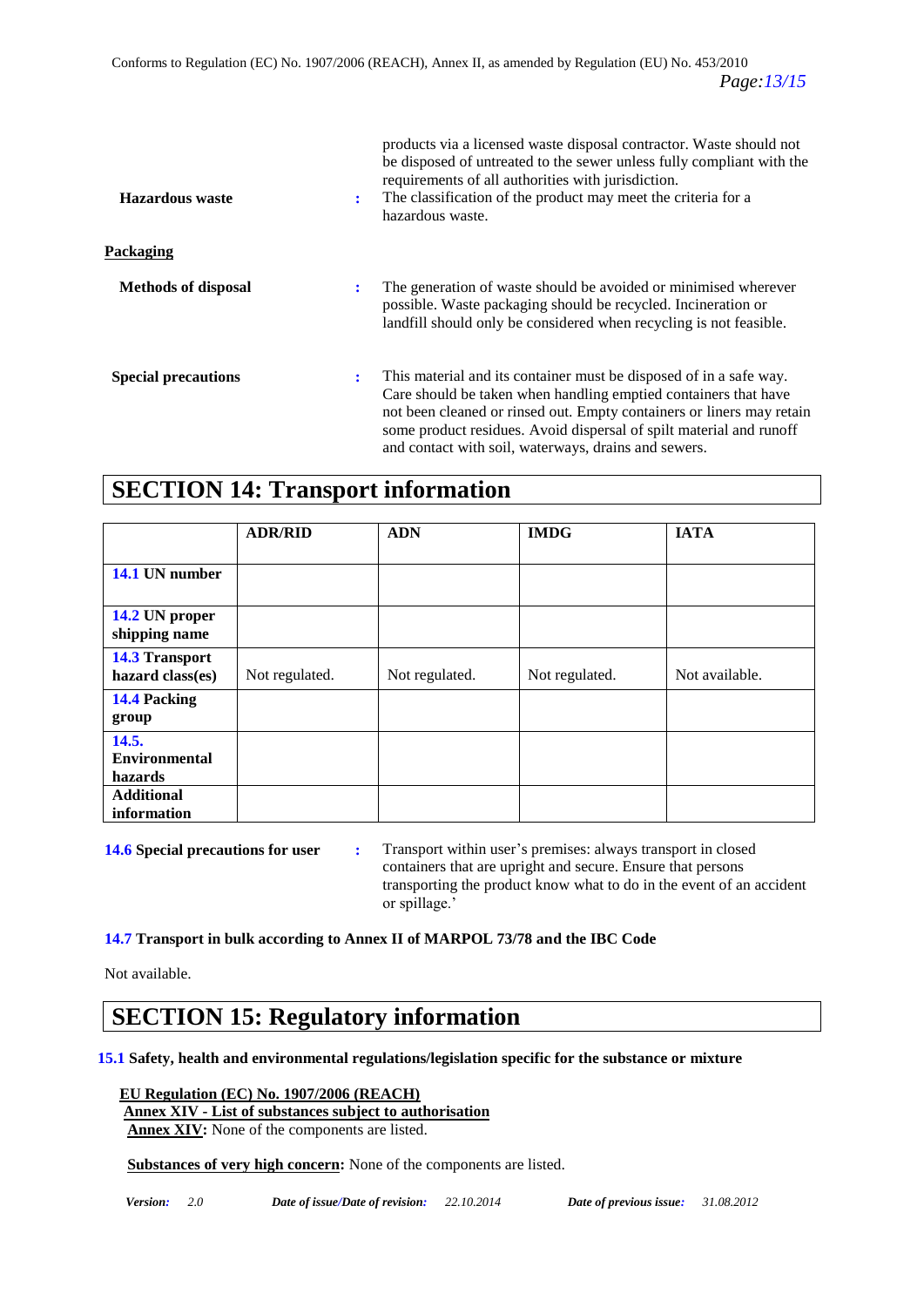| <b>Other EU regulations</b>                                                                                                                                                                                                                                       |                                                                                                                 |  |
|-------------------------------------------------------------------------------------------------------------------------------------------------------------------------------------------------------------------------------------------------------------------|-----------------------------------------------------------------------------------------------------------------|--|
| <b>Europe inventory</b><br><b>Integrated pollution prevention</b><br>and control list (IPPC) - Air<br><b>Integrated pollution prevention</b><br>and control list (IPPC) - Water                                                                                   | Not determined.<br>÷<br>Not listed<br>÷<br>Not listed<br>÷                                                      |  |
| <b>Aerosol dispensers</b>                                                                                                                                                                                                                                         | ÷<br>Not applicable.                                                                                            |  |
| <b>Seveso II Directive</b>                                                                                                                                                                                                                                        |                                                                                                                 |  |
| <b>National regulations</b><br><b>Remark</b>                                                                                                                                                                                                                      | No additional remark.<br>÷                                                                                      |  |
| <b>International regulations</b><br><b>Chemical Weapons Convention</b><br><b>List Schedule I Chemicals</b><br><b>Chemical Weapons Convention</b><br><b>List Schedule II Chemicals</b><br><b>Chemical Weapons Convention</b><br><b>List Schedule III Chemicals</b> | Not listed<br>$\bullet$<br>Not listed<br>÷.<br>Not listed<br>÷                                                  |  |
| <b>15.2 Chemical Safety Assessment</b>                                                                                                                                                                                                                            | This product contains substances for which Chemical Safety<br>$\ddot{\cdot}$<br>Assessments are still required. |  |

## **SECTION 16: Other information**

| <b>Abbreviations and acronyms</b>                 | $\mathbf{r}$ | $ATE = Acute Toxicity Estimate$<br>AISE = Association Internationale de la Savonnerie, de la<br>Détergence et des Produits d'Entretien, International Association<br>for Soaps, Detergents and Maintenance Products'<br>$CLP = Classification, Labelling and Packaging Regulation$<br>[Regulation (EC) No. 1272/2008]<br>$DNEL = Derived No Effect Level$<br>$DMEL = Derived \text{ Minimal Effect Level}$<br>$EUH$ statement = $CLP$ -specific Hazard statement<br>$PBT =$ Persistent, Bioaccumulative and Toxic<br>$PNEC = Predicted No Effect Concentration$<br>$RRN = REACH$ Registration Number<br>$vPvB = Very$ Persistent and Very Bioaccumulative |
|---------------------------------------------------|--------------|-----------------------------------------------------------------------------------------------------------------------------------------------------------------------------------------------------------------------------------------------------------------------------------------------------------------------------------------------------------------------------------------------------------------------------------------------------------------------------------------------------------------------------------------------------------------------------------------------------------------------------------------------------------|
| Key literature references and<br>sources for data | ÷            | Evaluation method used for mixture classification Calculation<br>method                                                                                                                                                                                                                                                                                                                                                                                                                                                                                                                                                                                   |

### **Procedure used to derive the classification according to Regulation (EC) No. 1272/2008 [CLP/GHS]**

| <b>Classification</b> | 1.00<br>$\blacksquare$<br>$-0.01$<br>uon |
|-----------------------|------------------------------------------|
| . .<br>.ucu           | ` data<br>On basis<br>test:<br>ΟĪ        |

Full text of abbreviated H : H302 Harmful if swallowed.